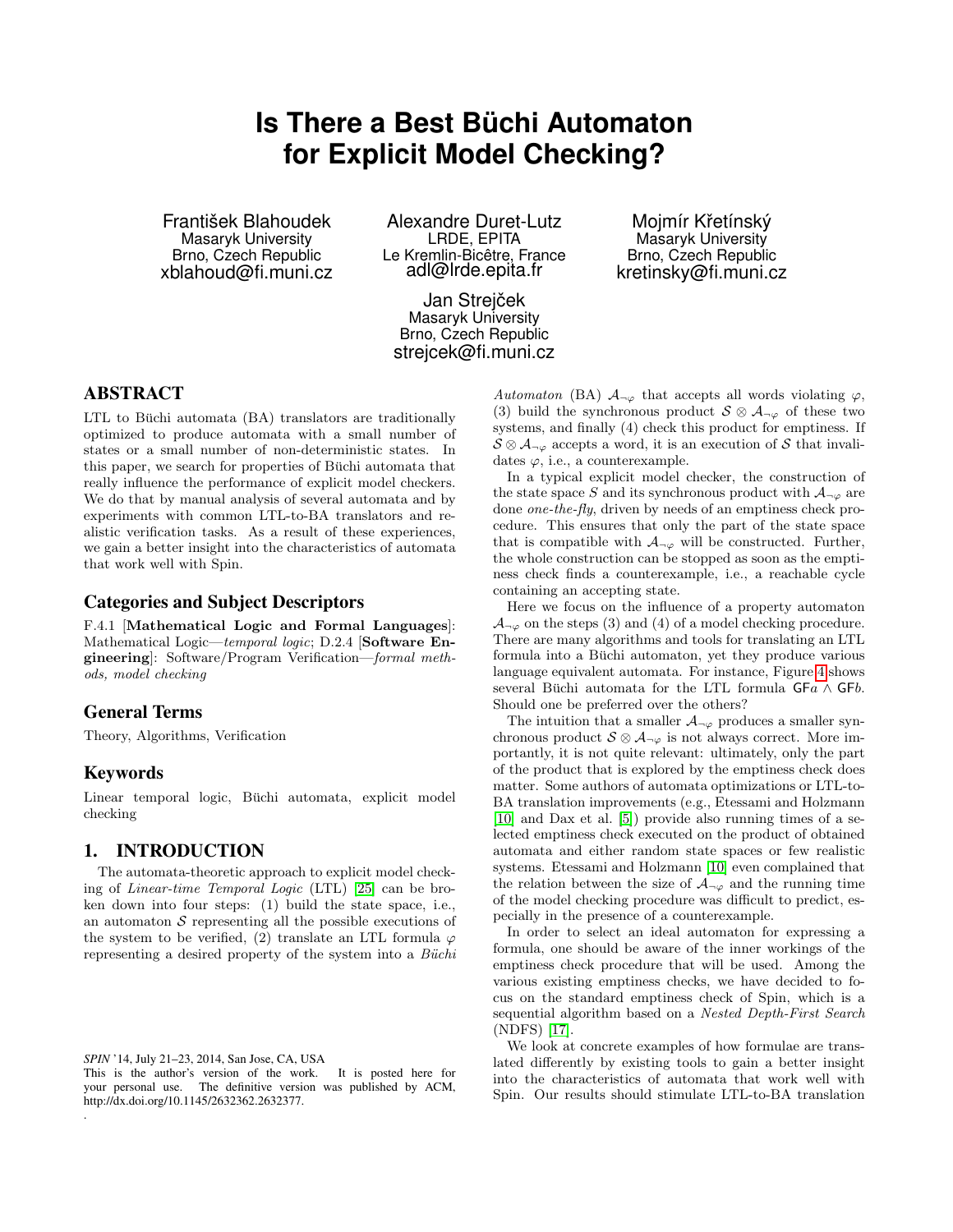researchers to focus on another aspects of produced automata: not only their size and determinism.

The paper is organized as follows. The next section motivates our research by experimental results quantifying the influence of property automata on the performance of the explicit model checker Spin. Section [3](#page-2-0) describes standard approaches to automata optimization motivated by reduction of the product size. In Section [4,](#page-3-0) we discuss how property automata can affect the performance of the NDFS-based emptiness check of Spin.

We assume familiarity with LTL and Büchi automata [\[3\]](#page-7-2).

# 2. MOTIVATION BY EMPIRICAL DATA

First of all, we present experimental results showing how important the impact of Büchi automata on Spin's performance can be. We use the following benchmark, software, and hardware.

Benchmark. The considered benchmark set is based on the set of realistic model checking tasks BEEM [\[19\]](#page-8-2). In addition to the original 769 pairs of a model in Promela and a corresponding specification formula we added, to each model describing some mutual exclusion algorithm (altogether 23 instances of parametric models called anderson, peterson, and bakery), three specification formulae:

- 1.  $GF(P_0@CS) \rightarrow GF(P_0@NCS)$  meaning that if a process  $P_0$  spends infinitely many steps in a critical section, then it also spends infinitely many steps in a noncritical section,
- 2.  $GF(P_0@NCS) \rightarrow GF(P_0@CS)$  meaning that if a process  $P_0$  spends infinitely many steps in a non-critical section, then it also spends infinitely many steps in a critical section,
- 3.  $FG\neg((P_0@CS \wedge P_1@CS) \vee (P_0@CS \wedge P_2@CS) \vee (P_1@CS \wedge P_2@CS)$  $P_2 \text{QCS}$ ) meaning that after finitely many steps, it never happens that two of the processes  $P_0$ ,  $P_1$ , and  $P_2$  are in a critical section at the same time.

To sum up, we consider  $769 + 3 \cdot 23 = 838$  verification tasks. All the benchmarks and measurements presented in this section are available at [http://fi.muni.cz/~xstrejc/](http://fi.muni.cz/~xstrejc/publications/spin2014.tar.gz) [publications/spin2014.tar.gz](http://fi.muni.cz/~xstrejc/publications/spin2014.tar.gz).

Software. We use five LTL-to-BA translators presented in Table [1:](#page-1-0) Spin and LTL2BA are well established and popular translators, MoDeLLa was the first translator focusing on determinism of produced automata, and LTL3BA and Spot represent contemporary translators. The last two translators are used in several settings: the settings denoted by LTL3BA (det) and Spot (det) aim to produce more deterministic automata, while the setting called Spot (no jump) is explained in Section [4.](#page-3-0) The same version of Spin (with its default settings and the maximal search depth set to 100 000 000) is also used in all our experiments to perform all model checking steps except the LTL-to-BA translation. In particular, the partial-order reduction, which severely limits the exploration of the state-space, is enabled.

Hardware. All computations are performed on an HP DL980 G7 server with 8 eight-core 64-bit processors Intel Xeon X7560 2.26GHz and 448 GiB DDR3 RAM. Each execution of Spin has been restricted by 30 minutes timeout and a memory limit of 20GiB.

<span id="page-1-0"></span>Table 1: Considered LTL-to-BA translators, for reference.

| tool           |       | version command                |
|----------------|-------|--------------------------------|
| Spin [10, 16]  | 6.2.5 | $spin-f$                       |
| LTL2BA [12]    |       | $1.1$ 1tl2ba -f                |
| MoDeLLa [21]   |       | 1.5.9 mod2spin $-f$            |
| LTL3BA [1]     |       | $1.0.2$ 1tl3ba -S -f           |
| $LTL3BA$ (det) |       | $ltl13ba$ -S -M -f             |
| Spot [7]       |       | 1.2.4 1t12tgba $-s$            |
| Spot (det)     |       | $ltl2tgba -s -D$               |
| Spot (no jump) |       | $ltl2tgba -s -x degen-lskip=0$ |

Originally, we have measured the impact of Büchi automata on Spin by its running time. Unfortunately, our computation server is shared with other users and its variable workload has led to enormous dispersion of measured running times. We have observed a running time difference of over 300% on the same input. Hence, instead on running times, we focus on the count of visited transitions, which is a stable statistic produced directly by Spin. The number of visited transitions accumulates the numbers of product transitions explored in depth-first searches executed during a run of the NDFS algorithm (see Section [4](#page-3-0) for a brief description of NDFS). Hence, the number of visited transitions should be proportional to the running time on a dedicated machine.

For each of the 838 considered verification tasks, we translate the negation of the formula by all the mentioned translators and we run Spin on the model with each of the obtained automata. Translation of the negated formula to an automaton is instantaneous (it takes less than 0.1s) in nearly all cases: there is only one formula for which the translator built in Spin needs a couple of seconds to finish. For 823 tasks, Spin successfully finishes the computation within the given limits for at least two automata obtained by different translation tools. For each such verification task, we find the maximal and the minimal numbers of visited transitions and we compute their ratio. Intuitively, the ratio represents how many times slower Spin can be if we choose the worst of the produced automata compared to the best of those.

Out of the 823 tasks, the ratio is exactly 1 only in 35 cases. In other words, in more than 95% of the considered verification tasks, the choice of an LTL-to-BA translator has an influence on running time of Spin.

In fact, the ratios significantly differ for verification tasks where the model satisfies a given formula and for those with a counterexample. Out of the 823 tasks, 731 tasks contain counterexamples while 92 tasks do not. The ratios for these two sets are presented by box-plots in Figure [1.](#page-2-1) One can clearly see that the selection of a Büchi automaton has a bigger impact on the verification tasks with counterexamples (median ratio is over 5.6) than on the tasks without counterexamples (median ratio is 1.4). Both sets contain extreme cases where the ratios exceed  $10^6$ .

Spin also provides statistics for stored states, which is the total count of constructed and stored product states and should be proportional to the memory consumed by Spin. If we compute ratios of maximal and minimal numbers of stored states, we get the ratio 1 in 68 out of the 823 tasks.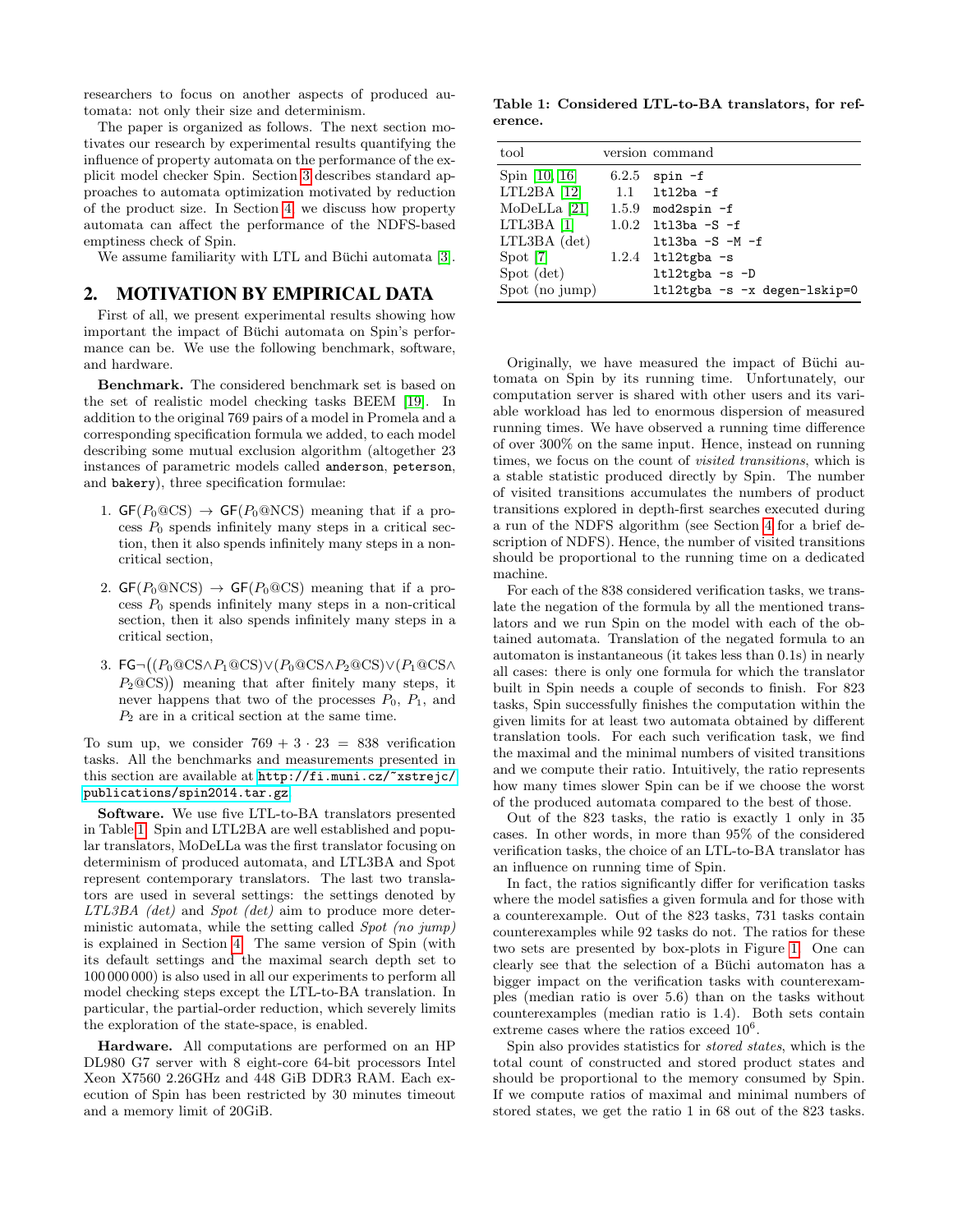

<span id="page-2-1"></span>Figure 1: Impact of the Büchi automata on model checking. For each verification task, we compute ratios between the maximum and minimum number of transitions (or unique states) visited by Spin using all available Büchi automata. In each column, a box spans between the first and third quartiles, and is split by the median (whose value is given). The whiskers show the range of ratios below the first and above the third quartile that are not further away from the quartiles than 1.5 times the interquartile range. Other values are shown as outliers using circles.

On Figure [1](#page-2-1) one can see that the situation is analogous to ratios of visited transitions, but the ratios of stored states are slightly lower.

To sum up, the choice of a Büchi automaton is an important issue substantially affecting both running time and memory needed for the explicit model checking process implemented in Spin.

# <span id="page-2-0"></span>3. STANDARD APPROACH TO OPTIMI-ZATION: HELPING THE PRODUCT

Most of the work on optimizing the translation of LTL formulae to Büchi automata has focused on building Büchi automata with the smallest possible number of states [e.g. [4,](#page-7-6) [12,](#page-7-3) [22,](#page-8-5) [15,](#page-7-7) [24\]](#page-8-6). This is motivated by the observation that the synchronous product of a Büchi automaton  $A$  with a state space  $S$  can have the same number of states as their Cartesian product in the worst case:  $|S \otimes A| \leq |S| \times |A|$ . Therefore, decreasing |A| lowers the upper bound on  $|\mathcal{S} \otimes \mathcal{A}|$ .

However it is possible to build contrived examples where a smaller |A| yield a larger product. For instance, removing one state in the automaton  $A_1$  of Figure [2](#page-2-2) doubles the size of its product with the state space  $S$  of the same figure from 3 to 6 states. Of course, if  $S$  was a similar cycle of 2 states, the smaller automaton  $A_2$  would give a smaller product.

Hence, one cannot hope to build an optimal property automaton  $A$  without a priori knowledge of the system  $S$ .

With the introduction of LBTT [\[23\]](#page-8-7), a tool that checks the output of different LTL-to-BA translators by doing many cross-comparisons, including some products with random



<span id="page-2-2"></span>Figure 2: Two BA for GFa and a state space.  $A_1 \otimes S$ has 3 states whereas  $A_2 \otimes S$  has 6. Note that edges in the automata are labelled by Boolean formulae over atomic propositions, where  $\bar{a}$  means  $\neg a$ ,  $\top$  stands for true, and  $a\bar{b}$  used later means  $a \wedge \neg b$ . Formally, an edge labelled with a formula  $\rho$  represents all the transitions that are labelled with a subset M of atomic propositions such that  $M \models \rho$ .

state spaces, tool designers started to evaluate not only the size of the produced automata, but also the size of their products with random state spaces [e.g. [21,](#page-8-4) [8\]](#page-7-8). A recent clone of LBTT called ltlcross [\[6\]](#page-7-9) computes multiple products with random state spaces to lessen the luck factor. Sebastiani and Tonetta [\[21\]](#page-8-4) used this "product with a random state space" measurement to benchmark their translator MoDeLLa against other available translators to support the claim that producing "more deterministic" Büchi automata might be more important than producing small Büchi automata.

Benchmarks based on the size of products may look like Table [2.](#page-3-1) The table shows that MoDeLLa generates automata that are slightly bigger than LTL2BA (its competitor in 2003) but when looking at the product, MoDeLLa causes fewer transitions to be built. If the number of transitions is proportional to the running time of a model checker and the number of states is proportional to its memory consumption, MoDeLLa has effectively traded memory for speed.

MoDeLLa's results do not appear to hold today: more recent translators such as LTL3BA or the translator of Spot can produce automata that are significantly smaller and yield smaller products with random state spaces. These translators also have options to produce more deterministic automata, but the resulting products are not always better.

The right part of Table [2](#page-3-1) compares the translators by the sizes of products of produced automata with a fixed set of random systems. For instance, one can observe that even though Spot (6) produces the lowest accumulated number of product transitions in this benchmark, there are 30 formulae where the generated products have more transitions than those obtained by LTL3BA (det) (5). Conversely, automata from LTL3BA (det) produce products with more transitions than those of Spot for 76 formulae.

It should be noted that optimizing A to minimize  $|S \otimes A|$ is not equivalent to optimizing  $A$  for the model checking procedure, because the product  $S \otimes A$  is constructed onthe-fly by most emptiness check algorithms. An emptiness check may explore a part of the product, and may explore it several times. Ultimately, any change to  $A$  should really be measured only by its effect on the model checker used. Such an evaluation was done for instance by Dax et al. [\[5\]](#page-7-1): in addition to explaining how to build minimal weak deterministic Büchi automata (WDBA) for a subclass of LTL,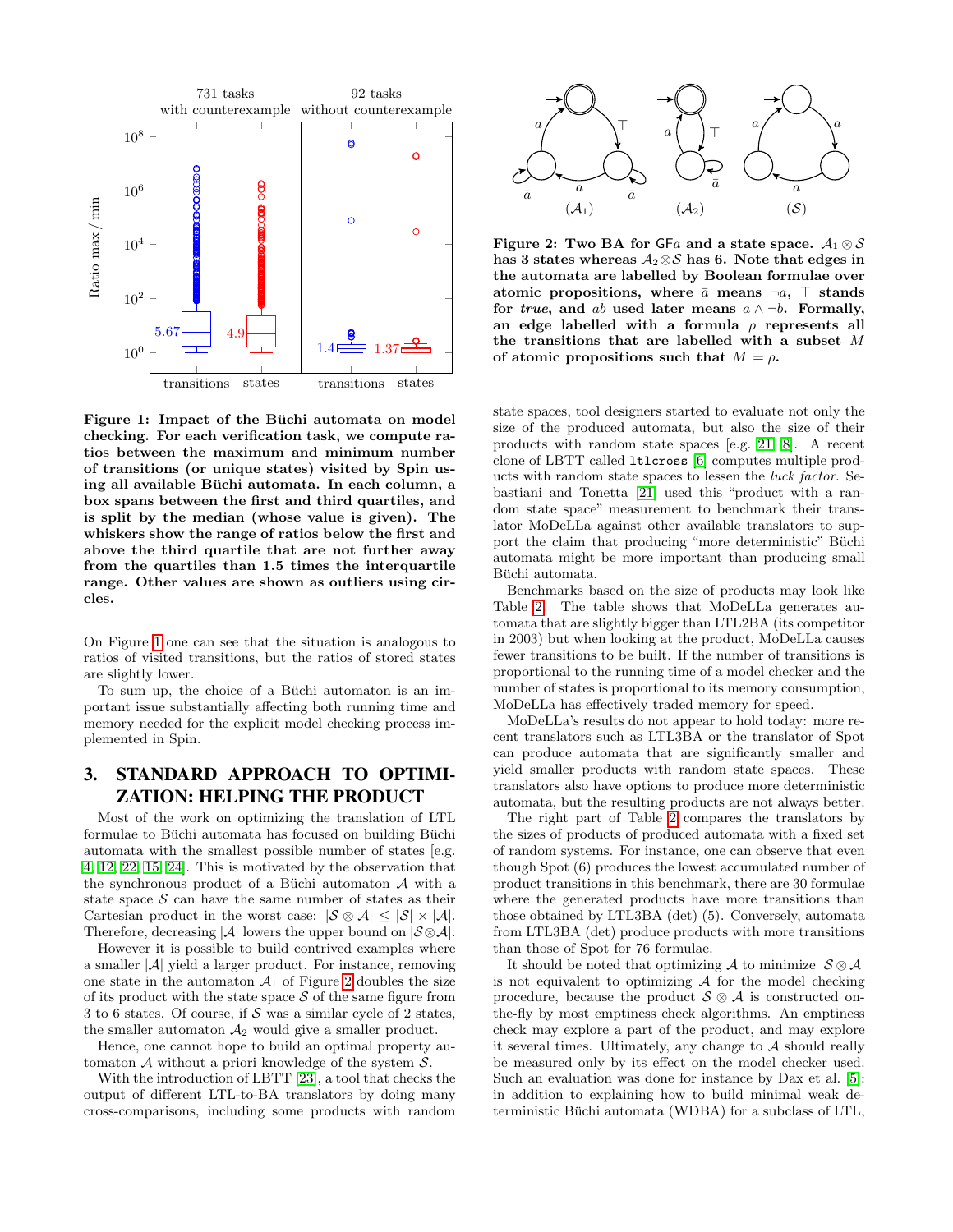<span id="page-3-1"></span>Table 2: Translation of 178 formulae from the literature [\[9,](#page-7-10) [22,](#page-8-5) [11\]](#page-7-11) using different LTL-to-BA translators, with a timeout of 60 seconds. Column  $n$  indicates how many translations are successful within the allocated time. The *automata* columns show accumulated values of standard automata characteristics for all successful translations. Column ndst gives the number of non-deterministic states in the automata. All produced automata are synchronized with the same 100 random systems, and the median number of states and transitions of these products is kept. The products columns represent the medians accumulated over all successful translations. The right-most part of the table counts the number of formulae for which the translator on the row produces an automaton with higher median number of transitions in the products that the translator of the column.

|                           |     | automata |      |       | products | cases with <i>product trans</i> bigger than |         |                  |     |     |                  |     |                   |          |          |
|---------------------------|-----|----------|------|-------|----------|---------------------------------------------|---------|------------------|-----|-----|------------------|-----|-------------------|----------|----------|
|                           | n   | states   | ndst | edges | trans    | states                                      | trans   | $\left  \right $ | (2) | 3)  | $\left(4\right)$ | (5) | $\left( 6\right)$ | 7        | $^{(8)}$ |
| $(1)$ Spin                | 161 | 1739     | 1474 | 9318  | 46252    | 260934                                      | 8892105 | $\theta$         | 102 | 143 | 107              | 150 | 150               | 150      | 146      |
| (2) LTL2BA                | 178 | 1003     | 802  | 3360  | 30159    | 191668                                      | 5556159 | 5                | 0   | 137 | 49               | 161 | 157               | 156      | 142      |
| (3) MoDeLLa               | 178 | 1297     | 647  | 4311  | 23874    | 216938                                      | 4193567 | 15               | 33  |     | 41               | 110 | 116               | 114      | -91      |
| (4) LTL3BA                | 178 | 795      | 595  | 2209  | 21240    | 151373                                      | 4273646 | $\overline{0}$   | 23  | 126 |                  | 149 | 153               | 152      | 140      |
| $(5)$ LTL3BA $(det)$      | 178 | 830      | 326  | 2405  | 14414    | 155716                                      | 2901474 | $\overline{0}$   | 0   | 10  | b.               |     | 76                | 75       | 63       |
| $(6)$ Spot                | 178 | 657      | 94   | 1615  | 10304    | 127792                                      | 2326271 |                  | 6   | 15  | b.               | 30  | $\Omega$          |          |          |
| Spot (det)<br>(7)         | 178 | 662      | 88   | 1639  | 10414    | 128178                                      | 2328422 |                  |     | 17  | 6                | 33  | 4                 | $\theta$ | $\Omega$ |
| Spot (no jump) 178<br>(8) |     | 785      | 104  | 1874  | 12273    | 152592                                      | 2719360 | 12               | 28  | 40  | 27               | 70  | 61                | 57       | $\Omega$ |

they showed that their minimal WDBA are smaller than the non-deterministic BA produced by other translators. They also show that they improved the running times of Spin on a few verification tasks.<sup>[1](#page-3-2)</sup>

We study how Spin's emptiness check can be helped by changing  $A$  in the next section. Improving the size of the product is one way to improve the performance of Spin (as the example of Section [4.5](#page-5-1) illustrates), but there are also other aspects. For example, the location of accepting states have an influence too.

# <span id="page-3-0"></span>4. ANOTHER VIEW TO OPTIMIZATION: HELPING THE EMPTINESS CHECK

#### 4.1 Emptiness Checks with Nested DFS

To check the emptiness of  $S \otimes A_{\neg \varphi}$ , one should search for a cycle that is reachable from the initial state and that contains at least one accepting state. The emptiness check procedure used in Spin by default is based on two nested depthfirst searches [\[17\]](#page-8-1): the main DFS, which we shall call blue, explores the product (on-the-fly) and every time it would backtrack from an accepting state  $s$  (i.e., all successors of s have been explored by the blue DFS) it starts a second, red DFS from s. If the red DFS reaches any state on the blue DFS search stack then a reachable and accepting cycle is found (since s is reachable from all states on the blue DFS search stack) and the algorithm reports it as a counterexample. Otherwise, the red DFS terminates and the blue DFS can continue. The two DFS always ignore states that have been completely explored by an instance of the red DFS, so a state is never visited more than twice.

As an extra optimization, if the blue DFS hits its own search stack by following a transition that is either going to or coming from an accepting state [\[13,](#page-7-12) [20\]](#page-8-8), then an accepting



<span id="page-3-3"></span>Figure 3: Automata for  $a \wedge G(a \rightarrow X(\bar{a} \wedge X(\bar{a} \wedge Xa)))$ .  $B_1$  is inherently weak,  $B_2$  is weak.

cycle can be reported without even starting any red DFS. This can be effectively applied only on products with an accepting cycle.

When a counterexample exists in the product, the emptiness check may report it more or less rapidly depending on the order in which it has explored the transitions of the product. With any luck, the first transition selected at each step of the DFS will lead to an accepting cycle. Conversely, the first transitions followed might lead to a huge component of the product that just turns out to be a dead-end, and from which the emptiness check has to backtrack before finding the counterexample. As the selected transition order in  $S \otimes A_{\neg \varphi}$  depends on the order of the transitions in the property automaton  $\mathcal{A}_{\neg\varphi}$ , this explains some of the huge differences noticed in Figure [1.](#page-2-1) Note that previous attempts to explore reordering of the transitions of  $A$  to help the emptiness check have been inconclusive [\[14\]](#page-7-13), so we did not pursue this direction. (Furthermore the swarming techniques [\[18\]](#page-8-9) used nowadays makes this topic even less attractive: in these approaches several threads compete to find a counterexample in  $S \otimes A_{\neg \varphi}$  using a different, random transition order for  $\mathcal{A}_{\neg \varphi}$ .)

# 4.2 Weak Automata

The optimization we just described, where the blue DFS can detect an accepting cycle without running a red DFS if it hits its own stack on (or from) an accepting state, suggests that of the two automata of Figure [3,](#page-3-3)  $\mathcal{B}_2$  should be preferred. Indeed when the blue DFS reaches a state of its search stack in the product  $S \otimes B_2$ , it is guaranteed to come from (and go to) an accepting state, detecting the accepting cycle without

<span id="page-3-2"></span><sup>&</sup>lt;sup>1</sup>We omitted their tool from our benchmark because  $(1)$  it only supports a subset of LTL, and (2) their optimization is implemented in Spot and both tools would therefore return the same automata. Besides, the subset of LTL does not include the formulae studied in Sections [4.3](#page-4-0) and [4.5.](#page-5-1)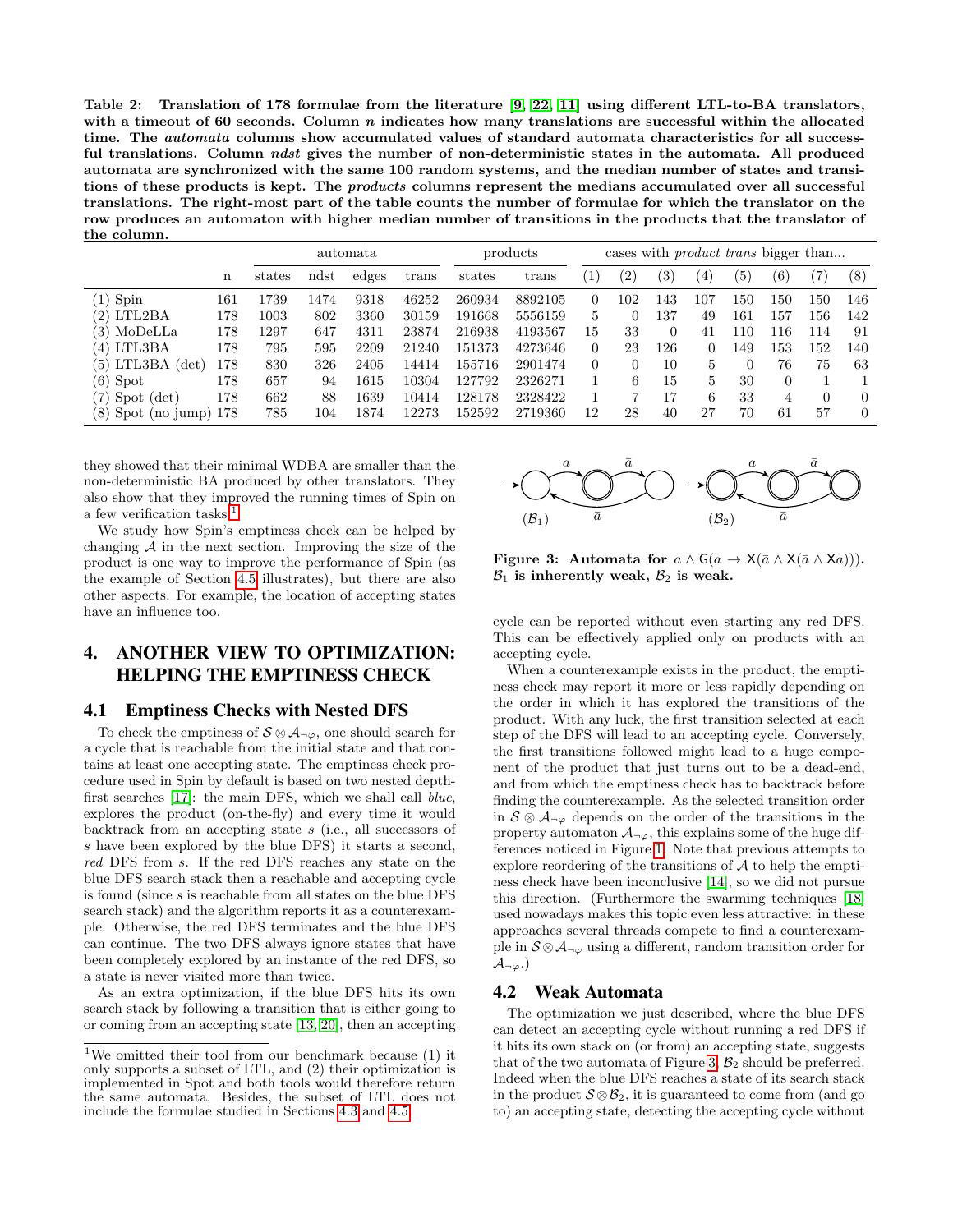starting a red DFS. In the product  $S \otimes B_1$  we might be less lucky if we close the cycle with the transition at the bottom of  $B_1$ : in that case the product has to be explored a second time by the red DFS.

This example actually illustrates the distinction between weak automata and inherently weak automata. An inherently weak automaton is an automaton in which strongly connected components (SCCs) cannot mix accepting cycles with non-accepting cycles. A *weak automaton* is an inherently weak automaton in which the states of each SCC are either all accepting or all non-accepting. Any inherently weak automaton can evidently be transformed into an equivalent weak automaton [\[2\]](#page-7-14).

Having more accepting states is not necessarily good from the point of view of the NDFS since a red DFS is started every time the blue DFS backtracks from an accepting state. However if an entire SCC is non-accepting, the first red DFS will cover it fully, and each successive red DFS will immediately return because it attempts to process a state that has already been seen by a previous red DFS.

#### <span id="page-4-0"></span>4.3 Automata for  $GFa \wedge GEb$

Figure [4](#page-5-0) shows six different Büchi automata for the formula GFa∧GFb produced by the considered tools. Note that if you ignore the exchange of  $a$  and  $b$  (which have symmetric purpose in the original formula), automata  $\mathcal{C}_4$  and  $\mathcal{C}_5$  differ only in the initial state and thus cannot be distinguished by any determinism-based or size-based metrics.

Table [3](#page-5-2) captures data about Spin's runs on a model of the bakery mutual exclusion protocol taken from BEEM and the property automata of Figure [4.](#page-5-0) The propositions  $a$  and  $b$ describe situations that (different) pairs of processes are in the critical section at the same time. The protocol prevents such situation so neither  $a$  nor  $b$  is ever true in the model. We observe that in case of products with automata  $\mathcal{C}_5$  and  $\mathcal{C}_6$ (both produced by Spot), Spin explores each product twice because it triggers the red DFS from the initial state of the product. This is not the case for the other automata. This yields the following hypothesis: When we suppose that there is no accepting cycle in the product, the automaton should keep its accepting states as far as possible from the initial state. The further they are, the more chance we have that the product will never reach the state, and therefore no red DFS will be triggered.

For instance, if we ignore the renaming of atomic propositions, the automaton  $\mathcal{C}_3$  could be obtained from  $\mathcal{C}_6$  by unrolling the accepting cycle by one step, so that the cycle is entered on a non-accepting state, and the accepting state is actually the last one visited on the cycle. $<sup>2</sup>$  $<sup>2</sup>$  $<sup>2</sup>$  This superfluous</sup> initial state only makes a negligible difference on the product, and does not incur any noticeable difference for Spin compared to  $C_1$ ,  $C_2$ , or  $C_4$ .

Similarly, if we do not expect an accepting cycle in the product, the inherently weak automaton  $\mathcal{B}_1$  of Figure [3](#page-3-3) could be changed by letting the right-most state be accepting instead of the middle one.

# 4.4 Translation Differences

Most LTL-to-BA translators follow a multi-steps procedure where they first translate a given LTL formula into a generalized Büchi automaton, often with transition-based acceptance (TGBA), such as those of Figure [5.](#page-5-3) Translators then degeneralize these automata to obtain a BA. Other simplification procedures may be applied to these automata, but it turns out that the last three automata of Figure [4](#page-5-0) were all obtained by degeneralizing  $\mathcal{G}_1$  in Figure [5,](#page-5-3) and their differences are due to choices made in the degeneralization procedure.

When degeneralizing a TGBA  $G$  with m acceptance sets  $F_1, \ldots, F_m$  (the  $\bullet$  and  $\circ$  on the Figure [5\)](#page-5-3), the structure of  $\mathcal G$  is cloned  $m+1$  times. Let us call each of these clones a level. For each state of level  $i \leq m$ , all transitions that were originally in  $F_i$  have their destination redirected to the next level, the destination of all transitions in level  $m + 1$ are redirected to level 1. Finally, all the states of the level  $m + 1$  are made accepting. The initial state can be put on any level.

This procedure ensures that words accepted by the degeneralized automaton correspond to words recognized by runs of  $G$  that visit all acceptance sets infinitely often. Accepting cycles in products involving these degeneralized automata will always involve at least  $m + 1$  states.

The degeneralization applied to  $\mathcal{G}_1$  with the initial state on the last level and the acceptance sets ordered as  $\circlearrowleft$ , then  $\bullet$ , produces the automaton  $\mathcal{C}_6$  of Figure [4.](#page-5-0) Recall that the edge labelled with  $\top$  corresponds to the four edges labelled by  $\bar{a}b$ ,  $\bar{a}b$ , ab, and ab in the original automaton  $\mathcal{G}_1$ .

An optimization introduced by Gastin and Oddoux [\[12\]](#page-7-3) consists in jumping levels. If a transition of a level  $i \leq m$ belongs to  $F_i \cap \ldots \cap F_j$ , its destination can be redirected directly to the level  $j+1$ . Similarly, if a transition from the level  $m+1$  is in  $F_1 \cap ... \cap F_j$ , it can be redirected to the level  $j + 1$ . Implementing this optimization gives automaton  $C_5$ .

Changing the degeneralization order to  $\bullet$ , then  $\circ$ , and putting the initial states on the first level would give automaton  $C_4$ .

Often (but not in this example), jumping levels is a way to effectively avoid creating useless copies of some states. Another side effect of this optimization is that some accepting cycles may be shorter than  $m + 1$ : the change effectively keeps the automaton as close to the accepting level as possible. If we are looking for counterexamples,  $C_5$  appear better than  $C_6$  because its accepting cycles are shorter on the average.

We recall that the initial state of a degeneralized automaton can be put on any level. For example, Giannakopoulou and Lerda [\[15\]](#page-7-7) noticed that by changing the initial level, they could sometimes save some states, so they try to use both the first and the last level and keep the smallest automaton. In our example,  $C_4$  and  $C_5$  differ only by the choice of the initial level (and degeneralization order but this is negligible as  $a$  and  $b$  are symmetric in our problem), there is no size difference, and yet it makes a huge difference in the running time of Spin, as discussed in the previous section.

Another translation difference evidently comes from the difference between the generalized automata obtained from the LTL formula. In our case  $C_4$ ,  $C_5$ , and  $C_6$  were obtained from  $\mathcal{G}_1$  while  $\mathcal{C}_1$  and  $\mathcal{C}_2$  were obtained from  $\mathcal{G}_2$ . (The difference with Spin  $(C_1)$  is that it does no level jumping from the accepting state.) The difference between  $\mathcal{G}_1$  and  $\mathcal{G}_2$  is caused

<span id="page-4-1"></span><sup>&</sup>lt;sup>2</sup>This is not actually the reason why MoDeLLa produces  $C_3$ . Internally, MoDeLLa translates the formula into a Büchi automaton with labels on states and has to deal with possibly multiple initial states. When it outputs an automaton, it always adds an extra initial state with copies of the outgoing transitions of all the original initial states, even if the original automaton had only one initial state. See also  $\mathcal{D}_3$ of Figure [6](#page-6-0) where  $s_0$  and  $s_2$  were the original initial states.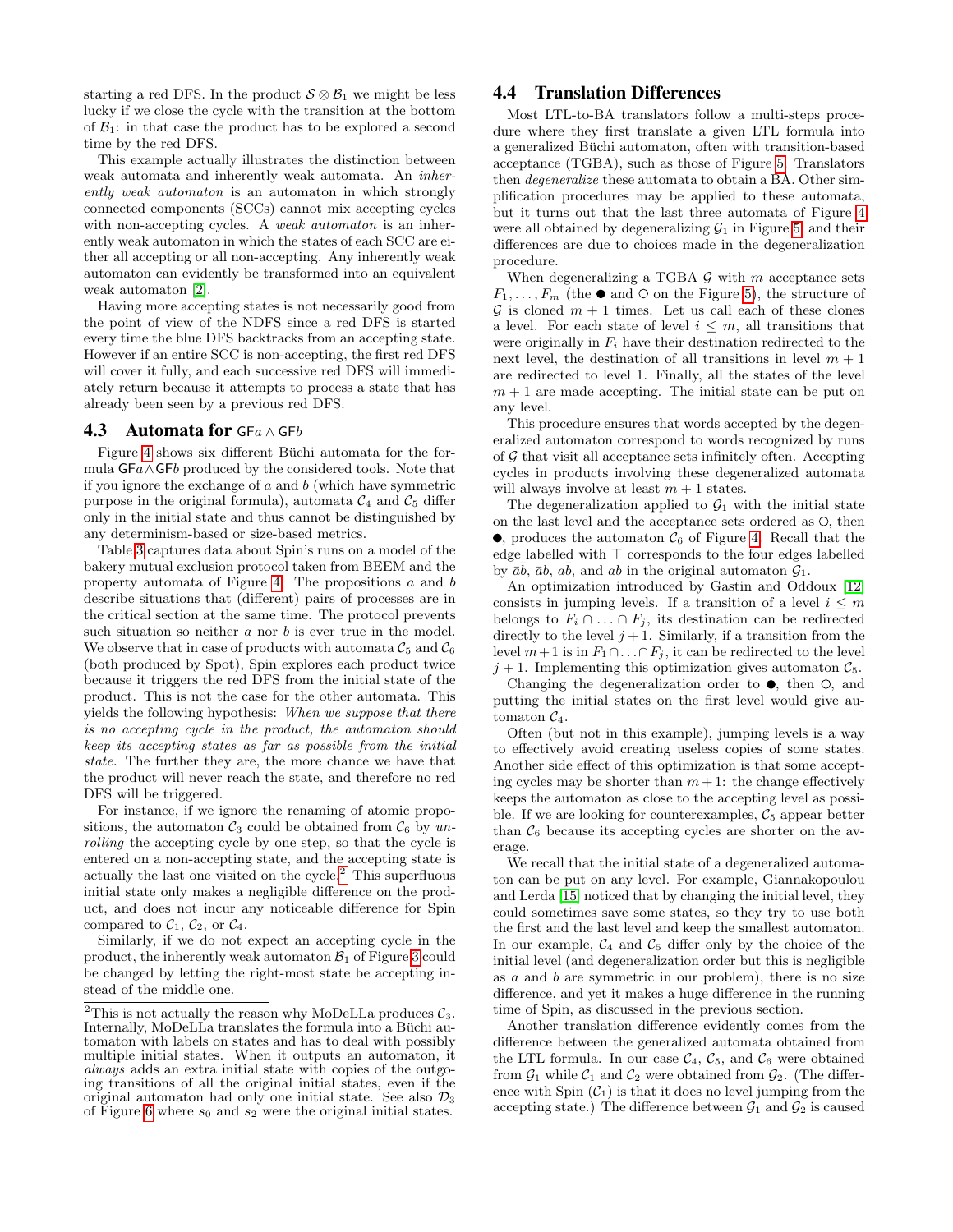

<span id="page-5-0"></span>Figure 4: Automata for GFa ∧ GFb generated by different tools and options.

Table 3: Statistics about generated automata and Spin's run on model bakery.7.pm and formula GFa  $\wedge$  GFb where neither  $a$  nor  $b$  ever occurs in the model. The corresponding automata are shown in Fig. [4.](#page-5-0)

<span id="page-5-2"></span>

|                                   |        |                | automaton size |       | statistics from Spin's execution |               |                 |  |  |
|-----------------------------------|--------|----------------|----------------|-------|----------------------------------|---------------|-----------------|--|--|
|                                   | states | ndst           | edges          | trans | stored states                    | visited trans | time            |  |  |
| $C_1$ Spin                        | 3      | 2              | 6              | 17    | 27531713                         | 95071k        | 88s             |  |  |
| $C_2$ LTL2BA & LTL3BA             | 3      | 3              | 8              | 20    | 27531713                         | 95071k        | 99s             |  |  |
| $\mathcal{C}_3$ MoDeLLa           | 4      | $\theta$       | 6              | 16    | 27531714                         | 95071k        | 109s            |  |  |
| $C_4$ LTL3BA (det)                | 3      | $\overline{0}$ | 8              | 12    | 27531713                         | 95071k        | 101s            |  |  |
| $\mathcal{C}_5$ Spot & Spot (det) | 3      | $\theta$       | 8              | 12    | 27531714                         | 190143k       | 211s            |  |  |
| $\mathcal{C}_6$ Spot (no jump)    | 3      | $\theta$       | 5              | 12    | 27531714                         | 190143k       | $191\mathrm{s}$ |  |  |



<span id="page-5-3"></span>Figure 5: Two TGBA for  $GFa \wedge GFb$ . Accepting runs must visit  $\bullet$  and  $\circ$  infinitely often.

by choices made during the translation to favor deterministic states in the case of  $\mathcal{G}_1$ . In our example of Table [3,](#page-5-2) this improved determinism makes no difference since a and b are never true in the model.

#### <span id="page-5-1"></span>4.5 Automata for  $\neg$ (GFa  $\rightarrow$  GFb)

We now focus on another concrete case:  $\neg(GFa \rightarrow GFb)$ on mutex protocols. The formula without negation describes that if some process visits infinitely often the critical section, it infinitely often leaves it—this property holds in model peterson.4.pm and therefore Spin has to build the whole product to find that it contains no accepting cycle.

Table [4](#page-6-1) shows a series of experiments of verification of the model peterson.4.pm against this formula, using different tools to obtain a Büchi automaton.

In this case, each tool produces a different automaton, as shown in the first part of Figure [6.](#page-6-0) Note again that automata  $\mathcal{D}_2$  and  $\mathcal{D}_4$  cannot be distinguished only by determinism and size metrics (see Table [4\)](#page-6-1). They differ only in the target of the outgoing edge of  $s_0$ , yet we observe a significant difference in Spin's behaviors.

We actually use 12 different automata for this formula. The first seven of the table are generated by the considered tools. The other are handwritten by modifying the previous automata to explore which aspects of the automata make a significant difference in Spin's behavior as described further.

 $\mathcal{D}_8$  is adapted from  $\mathcal{D}_6$  by changing the degeneralization level on which we enter the SCC.  $\mathcal{D}_9$  keeps the strong initial guard of  $\mathcal{D}_6$  but then uses the accepting SCC of  $\mathcal{D}_2$ .  $\mathcal{D}_{10}$  is a mix of  $\mathcal{D}_6$  and  $\mathcal{D}_2$  to observe the influence of the guards  $\bar{a}\bar{b}$  compared to  $\bar{b}$ .  $\mathcal{D}_{11}$  is a version of  $\mathcal{D}_2$  in which the SCC is made deterministic as in  $\mathcal{D}_6$ . Finally,  $\mathcal{D}_{12}$  fixes  $\mathcal{D}_5$  by removing the spurious  $s_i$ .

Based on Table [4](#page-6-1) we can group these automata in three categories, listed from the best to the worst with respect to Spin's performance. Before we discuss these categories, it is important to notice that in a model where  $a$  means the process is in the critical section and b means the process leaves the critical section, we can expect most of the state space to be labelled by  $\bar{a}\bar{b}$ .

- $\mathcal{D}_6, \mathcal{D}_7, \mathcal{D}_8, \mathcal{D}_9$  Automata with the smallest number of transitions. Note that the *no jump* version  $(\mathcal{D}_7)$  and the one with a non-deterministic SCC  $(\mathcal{D}_9)$  both yields a few more states and transitions in the product, but the difference is not significant. The key property of these automata is that they can leave state  $s_0$  only by reading ab, whereas other automata are more permissive.
- $\mathcal{D}_1, \mathcal{D}_2, \mathcal{D}_3, \mathcal{D}_{10}, \mathcal{D}_{11}$  All these automata exhibit more nondeterminism on state  $s_0$  and will enter the accepting SCC even after reading  $\bar{a}b$ . However when this happens, they do not reach the accepting state before  $a\bar{b}$ is read, so this limits the number of red DFS.
- $\mathcal{D}_4, \mathcal{D}_5, \mathcal{D}_{12}$  These automata go from  $s_0$  to the accepting state  $s_1$  each time they read  $\bar{a}\bar{b}$ . This both makes the product unnecessarily large, but it also forces many calls to the red DFS every time a product state with property automaton state  $s_1$  is backtracked. The nondeterminism in accepting SCC of  $\mathcal{D}_4$  causes it to visits only slightly more states than the other two automata.

A comparison of automata  $\mathcal{D}_6$  and  $\mathcal{D}_{11}$  and their impact on Spin's performance show that the hypothesis of Section [4.3](#page-4-0) cannot be used alone to select the best automaton.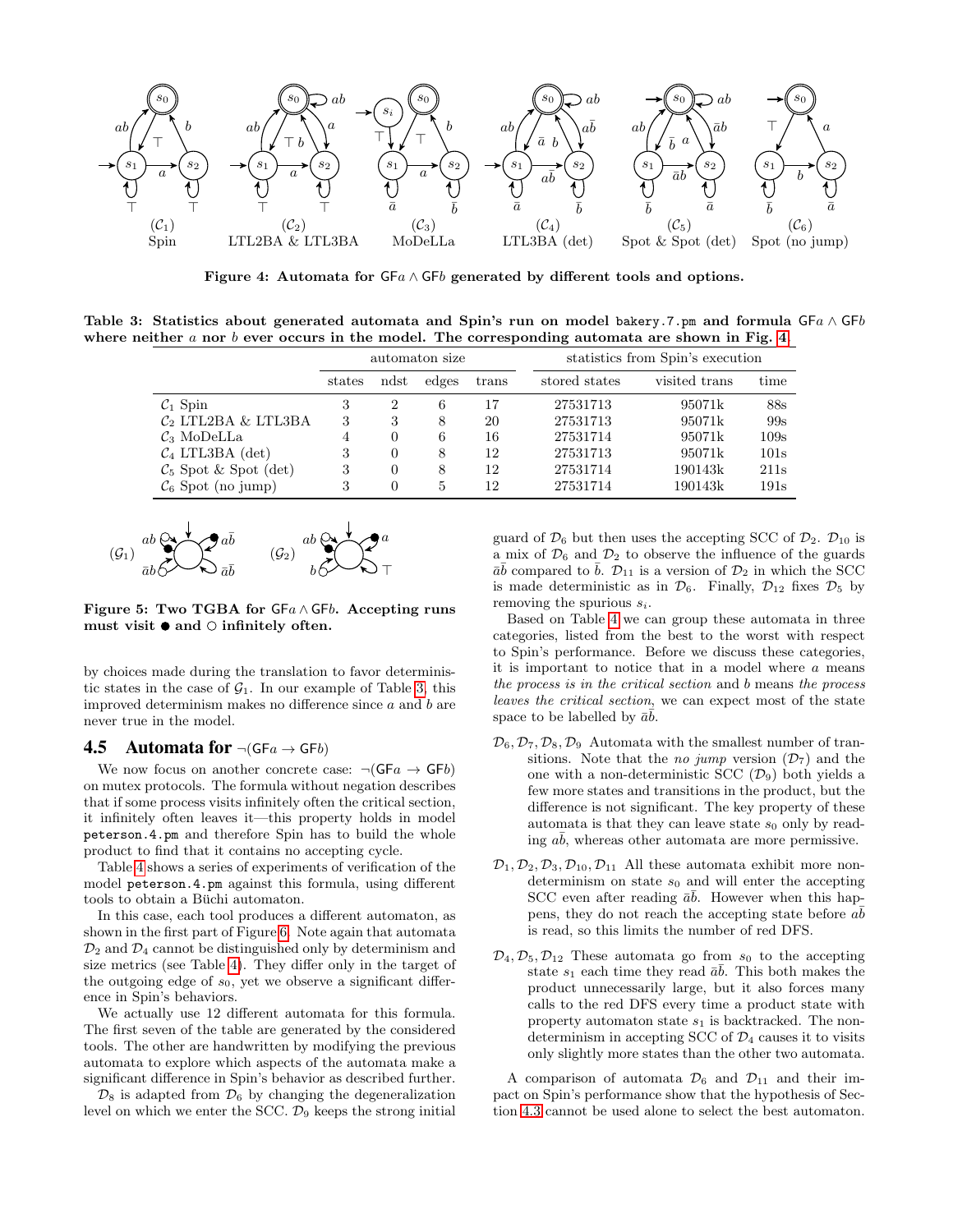

<span id="page-6-0"></span>Figure 6: Automata for the formula  $\neg(GFa \rightarrow GFb)$ .

Table 4: Statistics about generated automata and Spin's run on the empty product between model peterson.4.pm and formula  $\neg(GF_a \rightarrow GF_b)$ . The corresponding automata are shown in Fig. [6.](#page-6-0)

<span id="page-6-1"></span>

|                                |        |                | automaton size |       | statistics from Spin's execution |               |        |  |  |  |
|--------------------------------|--------|----------------|----------------|-------|----------------------------------|---------------|--------|--|--|--|
|                                | states | $_{\rm ndst}$  | $_{\rm edges}$ | trans | stored states                    | visited trans | time   |  |  |  |
| $\mathcal{D}_1$ Spin           | 3      | $\overline{2}$ | 6              | 12    | 1577846                          | 7680k         | 6.04s  |  |  |  |
| $\mathcal{D}_2$ LTL2BA         | 3      | 3              | 6              | 12    | 1577440                          | 7684k         | 5.95s  |  |  |  |
| $\mathcal{D}_3$ MoDeLLa        | 5      | 2              | 8              | 18    | 1580893                          | 7670k         | 6.13s  |  |  |  |
| $\mathcal{D}_4$ LTL3BA         | 3      | 3              | 6              | 12    | 2299250                          | 15583k        | 12.10s |  |  |  |
| $\mathcal{D}_5$ LTL3BA (det)   | 4      |                | 7              | 14    | 2297625                          | 15561k        | 12.00s |  |  |  |
| $\mathcal{D}_6$ Spot           | 3      |                | 6              | 9     | 848641                           | 2853k         | 2.26s  |  |  |  |
| $\mathcal{D}_7$ Spot (no jump) | 3      | 1              | 5              | 9     | 852094                           | 2863k         | 2.34s  |  |  |  |
| $\mathcal{D}_8$                | 3      | 1              | 6              | 9     | 848641                           | 2853k         | 2.43s  |  |  |  |
| $\mathcal{D}_9$                | 3      | 3              | 6              | 11    | 852094                           | 2878k         | 2.43s  |  |  |  |
| $\mathcal{D}_{10}$             | 3      |                | 7              | 10    | 1575844                          | 7658k         | 7.38s  |  |  |  |
| $\mathcal{D}_{11}$             | 3      | 1              | 6              | 10    | 1577440                          | 7657k         | 7.07s  |  |  |  |
| $\mathcal{D}_{12}$             | 3      | п              | 6              | 10    | 2297625                          | 15561k        | 12.30s |  |  |  |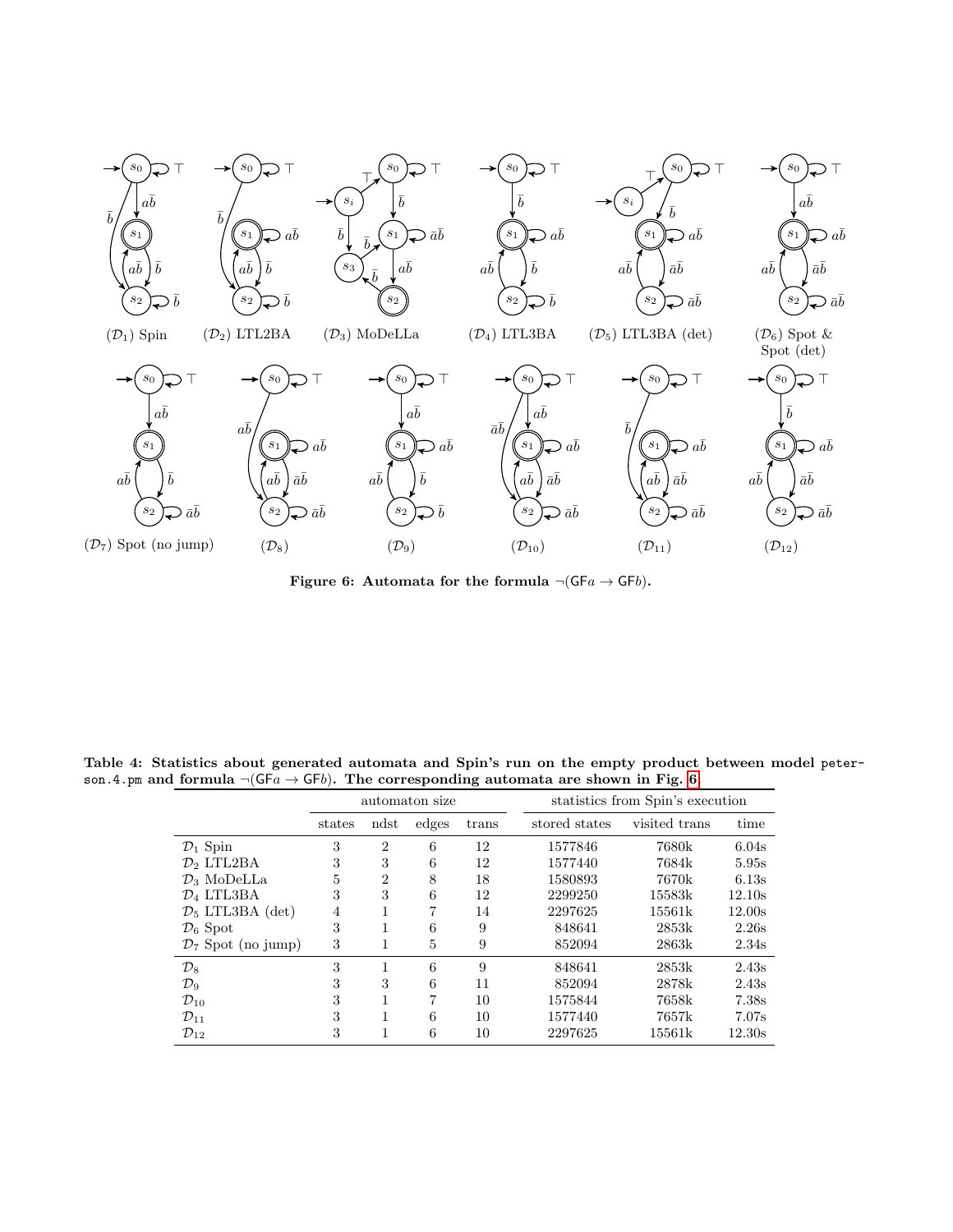Indeed,  $\mathcal{D}_6$  outperforms  $\mathcal{D}_{11}$  even if the distance from the initial to the accepting state is shorter in  $\mathcal{D}_6$ . Here the more restrictive label of transition  $(s_0, s_1)$  in  $\mathcal{D}_6$  plays an important role as well.

To sum up, if we suppose that there is no accepting cycle in the product, the automaton should

- 1. keep accepting states as far as possible from the initial state (compare  $\mathcal{D}_{11}$  to  $\mathcal{D}_{12}$ ) and
- 2. use more restrictive labels (compare  $\mathcal{D}_6$  to  $\mathcal{D}_{12}$ )

in order to make the accepting states as hard to reach as possible. Moreover, making use of more restrictive labels can also help to reduce the product.

An appropriate metric taking these two factors into account, as well as an LTL-to-BA translation reflecting these hypotheses, are topics for our future research.

### 5. CONCLUSION

LTL-to-BA translators have several degrees of freedom when producing automata. Some of these choices have effects on the product with a system to be verified and also to the emptiness check of the product. However, these effects are difficult to predict. So far, most authors of LTL-to-BA translation tools have measured the performance of their tools by looking at the size of the output, sometimes also by looking at the size of products with random state spaces.

While building a small product generally helps the emptiness check, we have provided evidence that the size of  $\mathcal{A}_{\neg\varphi}$ and even the size of  $S \otimes A_{\neg \varphi}$  does not always correlate to the performance of the emptiness check of  $S \otimes A_{\neg \varphi}$ . For instance, as Spin uses a Nested DFS, the locations of accepting states of  $A_{\neg \varphi}$  can have a dramatic impact to Spin's running time.

When a system S satisfies  $\varphi$ , i.e.,  $S \otimes A_{\neg \varphi}$  contains no accepting cycle, the best automaton for Spin to verify it should have accepting states that are hard to reach from the initial state, as it will lessen the chance that a red DFS is started. We observed that such a choice can be made during the degeneralization procedure, or by unrolling some accepting cycles.

On the contrary, if  $S \otimes A_{\neg \varphi}$  contains an accepting cycle, Spin can find it faster if the accepting states of  $A_{\neg \varphi}$  are easy to reach from the initial state and the accepting cycles are short. Furthermore, the emptiness check can use an optimization if the automaton is weak.

We plan to examine these suggestions and potentially integrate them in future versions of our translators. Furthermore, we plan to devise a set of heuristics to select the best automaton of a given set of candidates. Clearly, LTL-to-BA translators should tune their output according to the purposed use of the BA: a BA used for bug finding need not to be the same as a BA used to prove correctness. Here we focused on the Nested DFS implementation of Spin, but many other emptiness checks exist. For instance, some emptiness checks based on the enumeration of SCCs are insensible to the location of accepting states on a cycle, so our suggestions should not be generalized blindly.

Another point that can be influenced by the property automaton is the size of the counterexample generated. The question of finding an automaton that is optimal from this point of view is left open by Gastin et al. [\[13\]](#page-7-12).

# 6. ACKNOWLEDGMENTS

Authors would like to thank Vojtěch Rujbr for the initial inspiration and three anonynous referees for their suggestions. Fr. Blahoudek, M. Křetínský, and J. Strejček have been supported by The Czech Science Foundation, grant GBP202/12/G061.

# 7. REFERENCES

- <span id="page-7-4"></span>[1] T. Babiak, M. Křetínský, V. Řehák, and J. Strejček. LTL to Büchi automata translation: Fast and more deterministic. In TACAS'12, vol. 7214 of LNCS, pp. 95–109. Springer, 2012.
- <span id="page-7-14"></span>[2] B. Boigelot, S. Jodogne, and P. Wolper. On the use of weak automata for deciding linear arithmetic with integer and real variables. In IJCAR'01, vol. 2083 of LNCS, pp. 611–625. Springer, 2001.
- <span id="page-7-2"></span>[3] E. M. Clarke, O. Grumberg, and D. A. Peled. Model Checking. The MIT Press, 2000.
- <span id="page-7-6"></span>[4] J.-M. Couvreur. On-the-fly verification of temporal logic. In FM'99, vol. 1708 of LNCS, pp. 253–271, Sept. 1999. Springer.
- <span id="page-7-1"></span>[5] C. Dax, J. Eisinger, and F. Klaedtke. Mechanizing the powerset construction for restricted classes of  $\omega$ -automata. In ATVA'07, vol. 4762 of LNCS. Springer, Oct. 2007.
- <span id="page-7-9"></span>[6] A. Duret-Lutz. Manipulating LTL formulas using Spot 1.0. In ATVA'13, vol. 8172 of LNCS, pp. 442–445, Oct. 2013. Springer.
- <span id="page-7-5"></span>[7] A. Duret-Lutz. LTL translation improvements in Spot 1.0. International Journal on Critical Computer-Based Systems, 5(1/2):31–54, Mar. 2014.
- <span id="page-7-8"></span>[8] A. Duret-Lutz and D. Poitrenaud. SPOT: an Extensible Model Checking Library using Transition-based Generalized Buchi Automata. In ¨ MASCOTS'04, pp. 76–83, Oct. 2004. IEEE Computer Society Press.
- <span id="page-7-10"></span>[9] M. B. Dwyer, G. S. Avrunin, and J. C. Corbett. Property specification patterns for finite-state verification. In FMSP'98, pp. 7–15, Mar. 1998. ACM Press.
- <span id="page-7-0"></span>[10] K. Etessami and G. J. Holzmann. Optimizing Büchi Automata. In CONCUR'00, vol. 1877 of LNCS, pp. 153–167. Springer, 2000.
- <span id="page-7-11"></span>[11] K. Etessami and G. J. Holzmann. Optimizing Büchi automata. In Concur'00, vol. 1877 of LNCS, pp. 153–167, 2000. Springer.
- <span id="page-7-3"></span>[12] P. Gastin and D. Oddoux. Fast LTL to Büchi automata translation. In CAV'01, vol. 2102 of LNCS, pp. 53–65, 2001. Springer.
- <span id="page-7-12"></span>[13] P. Gastin, P. Moro, and M. Zeitoun. Minimization of counterexamples in SPIN. In SPIN'04, vol. 2989 of LNCS, pp. 92–108, Apr. 2004.
- <span id="page-7-13"></span>[14] J. Geldenhuys and A. Valmari. More efficient on-the-fly LTL verification with Tarjan's algorithm. Theoretical Computer Science, 345(1):60–82, Nov. 2005.
- <span id="page-7-7"></span>[15] D. Giannakopoulou and F. Lerda. From states to transitions: Improving translation of LTL formulæ to Büchi automata. In  $FORTE'02$ , vol. 2529 of LNCS, pp. 308–326, Nov. 2002. Springer.